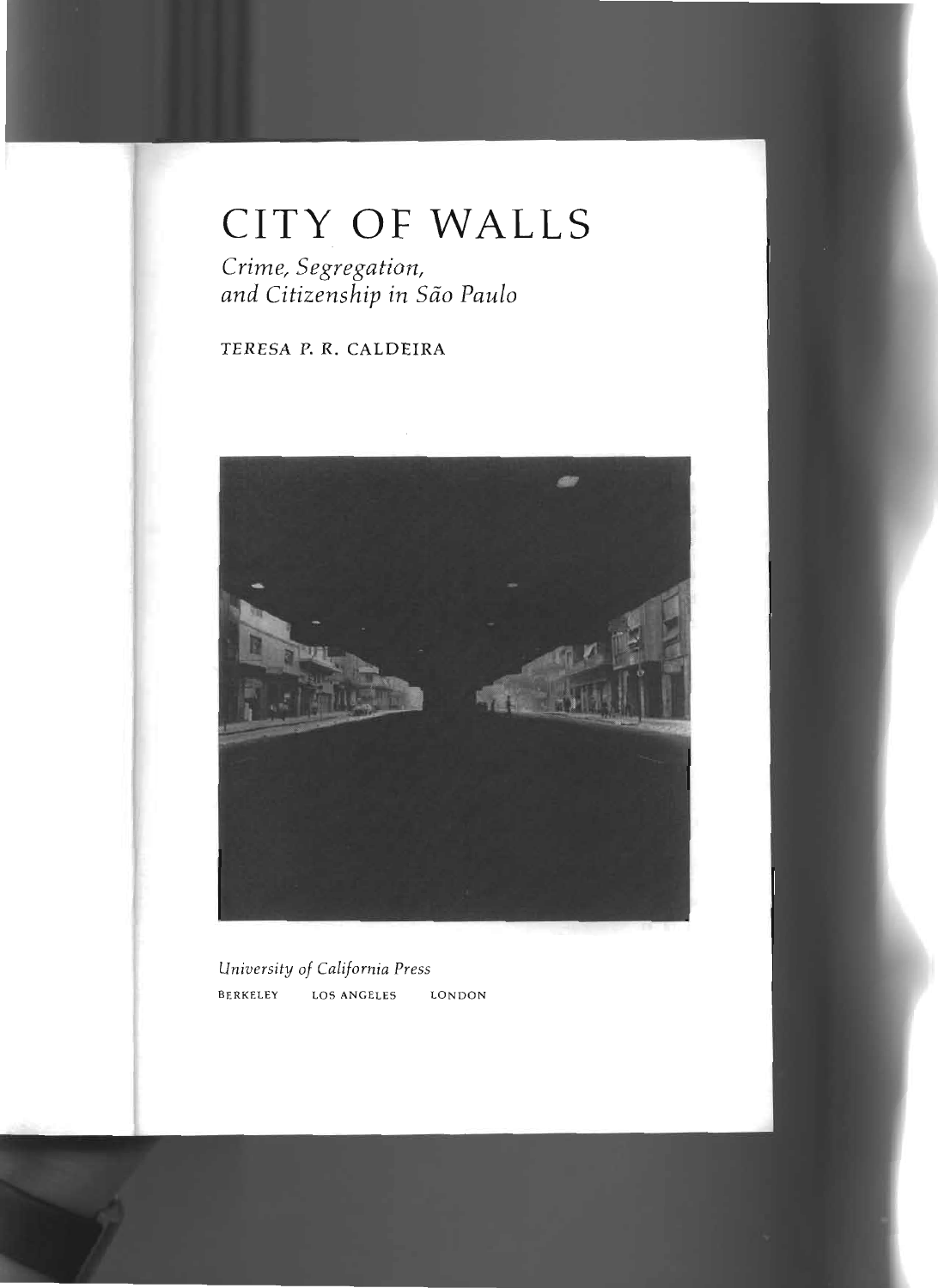## **CONTENTS**

|         | List of Maps, Illustrations, and Tables       | xi   |
|---------|-----------------------------------------------|------|
|         | Acknowledgments                               | xiii |
|         | Abbreviations                                 | xvii |
|         | Introduction: Anthropology with an Accent     | Ţ.   |
| PART 1. | THE TALK OF CRIME                             |      |
|         | 1. Talking of Crime and Ordering the World    | 19   |
|         | Crime as a Disorganizing Experience           |      |
|         | and an Organizing Symbol                      | 21   |
|         | Violence and Signification                    | 34   |
|         | From Progress to Economic Crisis,             |      |
|         | from Authoritarianism to Democracy            | 40   |
|         | 2. Crisis, Criminals, and the Spread of Evil  | 53   |
|         | Limits to Modernization                       | 54   |
|         | Going Down Socially and Despising the Poor    | 62   |
|         | The Experiences of Violence                   | 74   |
|         | Dilemmas of Classification and Discrimination | 77   |
|         | Evil and Authority                            | 90   |
| PART 2. | VIOLENT CRIME AND THE                         |      |
|         | FAILURE OF THE RULE OF LAW                    |      |
|         | 3. The Increase in Violent Crime              | 105  |
|         | Tailoring the Statistics                      | 105  |
|         | Crime Trends, 1973-1996                       | 115  |
|         | Looking for Explanations                      | 129  |
|         |                                               |      |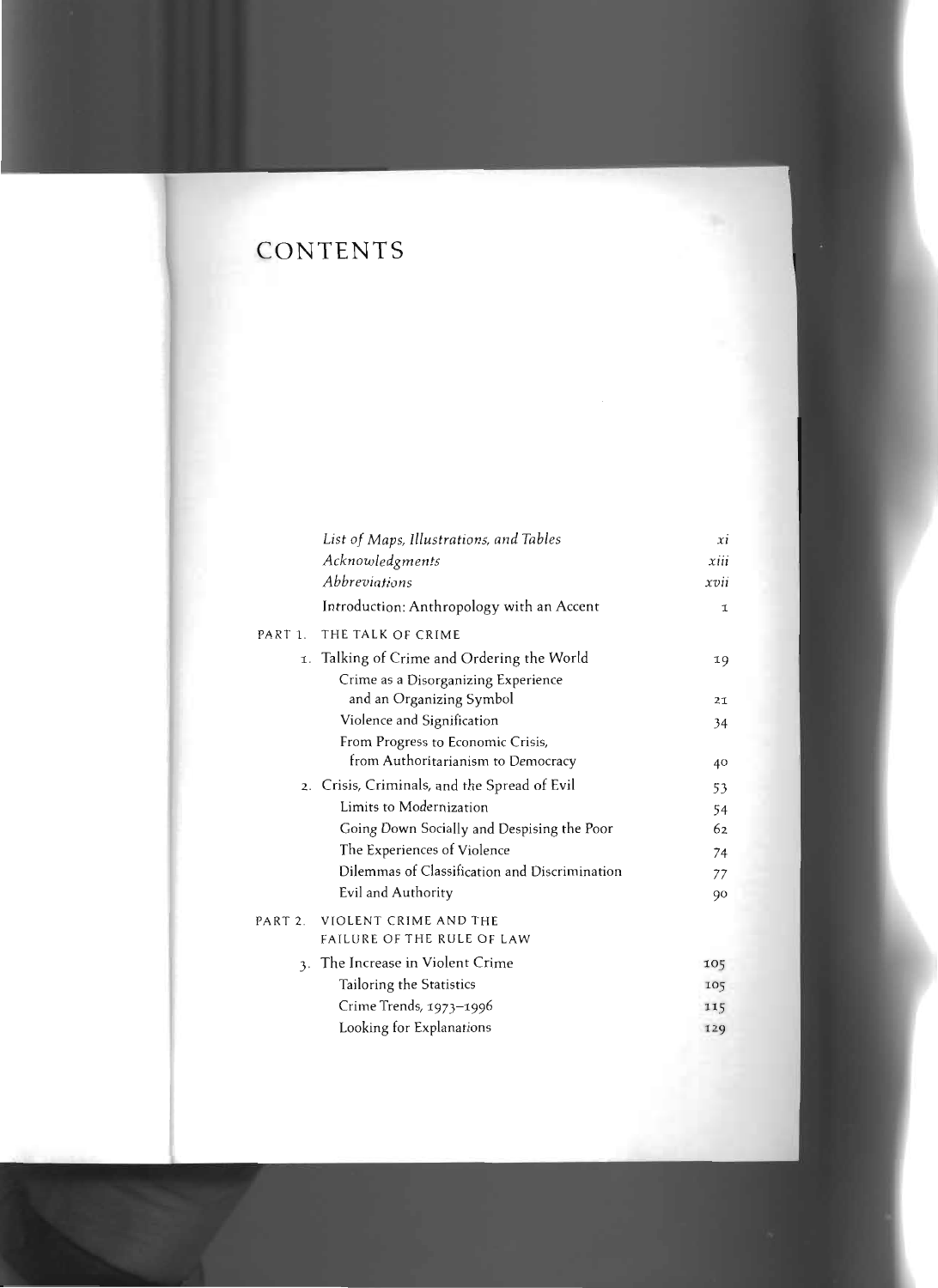## Contents

|                     | 4. The Police: A Long History of Abuses                           | 138 |
|---------------------|-------------------------------------------------------------------|-----|
|                     | A Critique of the Incomplete Modernity Model                      | 140 |
|                     | Organization of the Police Forces                                 | 145 |
|                     | A Tradition of Transgressions                                     | 151 |
|                     | 5. Police Violence under Democracy                                | 158 |
|                     | <b>Escalating Police Violence</b>                                 | 159 |
|                     | Promoting a "Tough" Police                                        | 164 |
|                     | The Massacre at the Casa de Detenção                              | 175 |
|                     | The Police from the Citizens' Point of View                       | 182 |
|                     | Security as a Private Matter                                      | 199 |
|                     | The Cycle of Violence                                             | 207 |
| PART <sub>3</sub> . | URBAN SEGREGATION, FORTIFIED ENCLAVES,<br><b>AND PUBLIC SPACE</b> |     |
|                     | 6. São Paulo: Three Patterns of Spatial Segregation               | 213 |
|                     | The Concentrated City of Early Industrialization                  | 215 |
|                     | Center-Periphery: The Dispersed City                              | 220 |
|                     | Proximity and Walls in the 1980s and 1990s                        | 231 |
|                     | 7. Fortified Enclaves: Building Up Walls                          |     |
|                     | and Creating a New Private Order                                  | 256 |
|                     | Private Worlds for the Elite                                      | 258 |
|                     | From Cortiços to Luxury Enclaves                                  | 259 |
|                     | A Total Way of Life: Advertising                                  |     |
|                     | Residential Enclaves for the Rich                                 | 263 |
|                     | Keeping Order inside the Walls                                    | 274 |
|                     | Resisting the Enclaves                                            | 282 |
|                     | An Aesthetic of Security                                          | 291 |
|                     | 8. The Implosion of Modern Public Life                            | 297 |
|                     | The Modern Ideal of Public Space and City Life                    | 299 |
|                     | Garden City and Modernism: The Lineage                            |     |
|                     | of the Fortified Enclave                                          | 304 |
|                     | Street Life: Incivility and Aggression                            | 309 |
|                     | <b>Experiencing the Public</b>                                    | 317 |
|                     | The Neo-International Style:                                      |     |
|                     | São Paulo and Los Angeles                                         | 322 |
|                     | Contradictory Public Space                                        | 333 |

viii